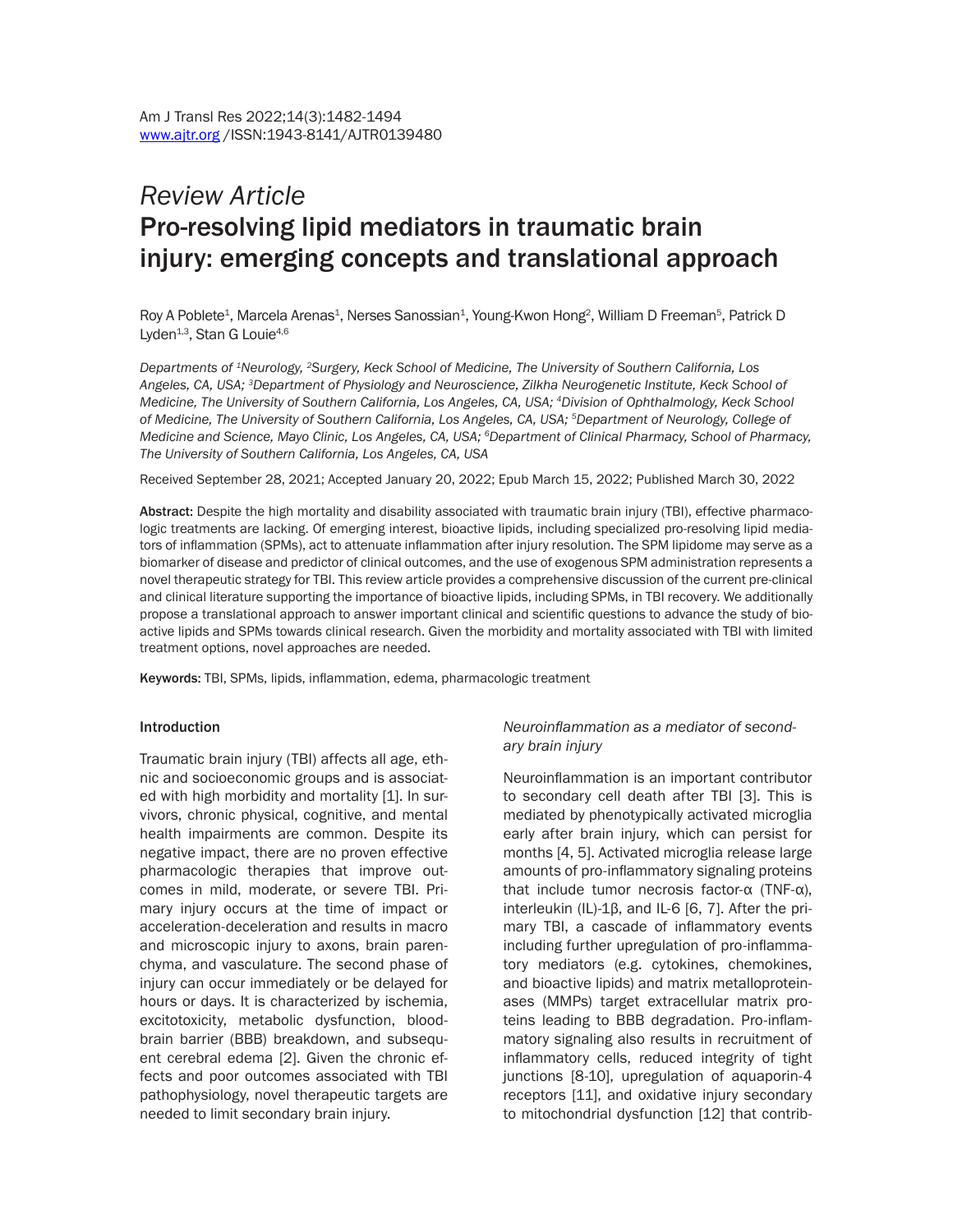

Figure 1. Conceptual schematic of the neuroinflammatory cascade promoting secondary brain injury.

ute to BBB permeability. Beyond promoting cerebral edema formation, neuroinflammation promotes secondary brain injury through metabolic crisis, mitochondrial dysfunction [13], alterations in central nervous system (CNS) glymphatics and lymphatics [14, 15], increased pro-apoptotic signaling [16, 17], and microthrombosis formation and coagulopathy, leading to ischemia [18-20] (Figure 1).

# *Endogenous specialized pro-resolving lipid mediators of inflammation*

While pro-inflammatory responses are wellestablished, less is known about the downregulation of inflammation after injury resolution. There is growing interest in the role of bioactive lipids in attenuating secondary brain injury. These endogenous lipids regulate cell growth, adhesion, migration, signaling, and death [21]. There is a diversity of bioactive lipids with pro-inflammatory or inflammatoryresolving functions. Those that downregulate inflammation represent a specific family called specialized pro-resolving lipid mediators (SPMs). This family of bioactive lipids has diverse biological activities, which include the ability to attenuate neuroinflammation and cell death in several neurologic diseases such as epilepsy [22], Alzheimer's disease (AD) [23], subarachnoid hemorrhage [24], and ischemic stroke [25].

The most characterized SPMs include resolvins (e.g. RvD1, RvE1) and their aspirin-triggered stereoisomers (AT-RvD1, AT-RvE1), protectins (e.g. NPD1), maresins, and lipoxins (LXs). Derived from the metabolism of omega-3 and omega-6 fatty acid (FA) precursors, SPMs mitigate neurologic injury by acting as a molecular "stop signal" for neuroinflammation. At the injury site, SPMs promote killing and clearance of pathogens, reduce leukocyte infiltration, and stimulate macrophage-mediated efferocytosis of cellular debris and apoptotic-sequestered neutrophils. They also inhibit the expression of pro-inflammatory cytokines and chemokines while upregulating anti-inflammatory mediators [21]. However, despite what is known, their effect on TBI pathogenesis and recovery is not fully elucidated. In this review, we aim to summarize results from the literature supporting the use of SPMs as a novel therapeutic in TBI, identify remaining gaps in our knowledge, and provide a translational approach towards further research to improve outcomes in patients inflicted by TBI.

# Role of specialized pro-resolving lipid mediators in traumatic brain injury

# *Rodent models of traumatic brain injury*

Pre-clinical research investigating the use of pro-resolving lipid mediators of inflammation has been promising. Early studies in rodent models demonstrated that dietary supplementation of anti-inflammatory polyunsaturated fatty acids (PUFAs) prior to TBI reduced downstream effects of neuroinflammation. Preinjury treatment in rats with dietary omega-3 PUFAS for 4 weeks prior to fluid percussion injury suggested reduced oxidative stress, decreased markers of abnormal cellular metabolism, and improved spatial learning [26, 27]. In a rat impact acceleration model, Mills et al. also demonstrated that high-dose docosahexaenoic acid (DHA) supplementation prior to TBI was associated with reductions in CD-68+ cells and caspase-3 levels one week after injury, suggesting a neuroprotective effect against inflammatory cell recruitment and pro-apoptotic signaling [28].

Post-injury dietary supplementation of PUFAs also ameliorated cellular markers of secondary brain injury. In an impact acceleration injury model, rats given DHA for 30 days following TBI exhibited a dose-dependent decrease in axons positive for amyloid precursor protein [29]. Similarly, rats supplemented with an omega-3 FA preparation of eicosapentaenoic acid (EPA) and DHA in a post-injury model demonstrated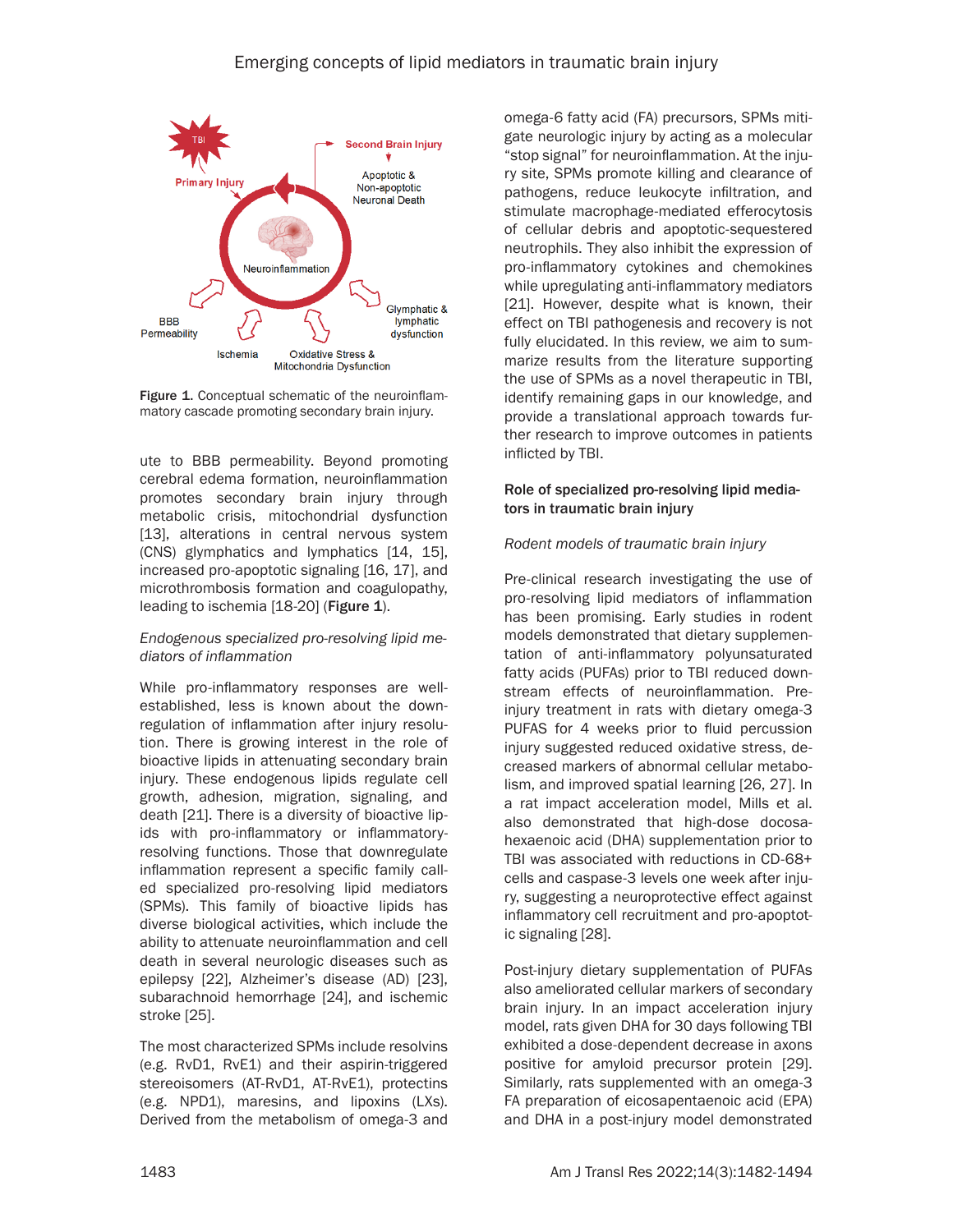decreased expression of pro-apoptotic caspase-3 [30]. Administered for 7-days after TBI, fish oil containing EPA and DHA in rats was associated with increased dopamine release, with a suggested beneficial effect on short and long-term cognitive and motor recovery [31].

Apart from dietary supplementation, parenteral SPM delivery has also demonstrated benefits. Luo et al. investigated the use of LXA4 in a mouse model of TBI using a weight-drop impact method. A single dose of intrathecal (IT) drug given 10 minutes after TBI was associated with reductions in BBB permeability, brain water content, and pro-inflammatory cytokines TNF- $\alpha$ , IL-1 $\beta$ , and IL-6 at 6 H post-injury [32]. In a series of experiments by Chen et al. in a weight drop rat model, post-injury intraperitoneal (IP) administration of omega-3 FA for 7 days reduced inflammatory markers, including microglial activation and HMGB1 expression, and was associated with decreased neuronal apoptosis [33-35]. In a rat hemicerebellectomy model of focal injury, IP RvD1 promoted motorbehavioral recovery attributed to the expression of ALX/FPR2 receptor-regulated microR-NAs [36]. Similarly, in adult mice treated with RvE1 or AT-RvD1 given IP for 7 days beginning 3 days before TBI, AT-RvD1 alone mitigated motor and cognitive deficits while RvE1 differentially showed reductions in activated microglia [37]. More recently, in a proof-of-concept study, single-dose intralesional administration of neuroprotection D1 (NPD1) given to rats after penetrating TBI was able to reduce lesion size at 72 h. No differences were detected in markers for inflammation, immune cells, or neuronal degeneration, suggesting that treatment induced a local biologic effect [38].

A summary of rodent studies is shown in Table 1. These data support the administration of SPMs or their precursors to mitigate secondary brain injury associated with TBI. Unfortunately, study design and disease models differ, and thus specific pathways important for these outcomes have not been clearly delineated yet. Further studies are necessary to fully understand the biochemical pathways associated with morbidity and the mechanistic role of bioactive lipids and SPMS after TBI induction. The use of these bioactive lipids has a variety of beneficial effects which is only partially explained by their anti-inflammatory activity.

# *Human experiences in acute brain injury*

Reports on the impact of bioactive lipids in human patients after brain injury are limited (Table 2). Based on case reports and one case series, positive neurologic outcomes after acute brain injury have been partially attributed to therapy with large amounts of omega-3 FAs [39-41]. Dietary supplementation of PUFAs is considered a low-risk intervention, with future clinical trials being considered [41]. To our knowledge, no controlled randomized clinical trial has yet investigated the use of parenteral PUFA or SPM after TBI in human subjects. Enteral feeding formulations containing omega-3 FAs have found use in some intensive care units, but this is not widely implemented in clinical practice.

# *Bioactive lipids as an ideal biomarker and therapeutic candidate*

*Use as a biomarker of disease:* Neuroinflammation plays a central role in mediating secondary brain injury after TBI; thus, the ability to modulate CNS inflammation may be an effective therapeutic approach. Several anti-inflammatory drugs have been studied in animal models of TBI (as recently reviewed by Bergold [42]); however, none have translated to widespread clinical use. Classes of drugs most extensively studied include corticosteroids, non-steroidal anti-inflammatory drugs, TNF-α and IL cytokine inhibitors, and HMG-CoA reductase inhibitors. Prior negative drug trials do not diminish the unique characteristics of bioactive lipids as an ideal biomarker of disease and therapeutic candidate.

Early studies, including those by Bazán et al. [43-45], demonstrated that FA precursors of SPMs are altered and can be reliably measured after brain injury. With the advent of validated high-performance liquid chromatography coupled with mass spectrometry (HPLC-MS), the lipidome can be rapidly and accurately characterized. Using HPLC-MS, endogenous lipids can be precisely identified and quantified, potentially serving as biomarkers. In a pilot study, Pilitsis et al. showed that free FA concentrations of AA and DHA are higher in cerebrospinal fluid (CSF) acutely after TBI compared to controls with chronic neurologic disease, with higher levels of AA correlated with TBI severity and worse clinical outcomes [46]. The proportional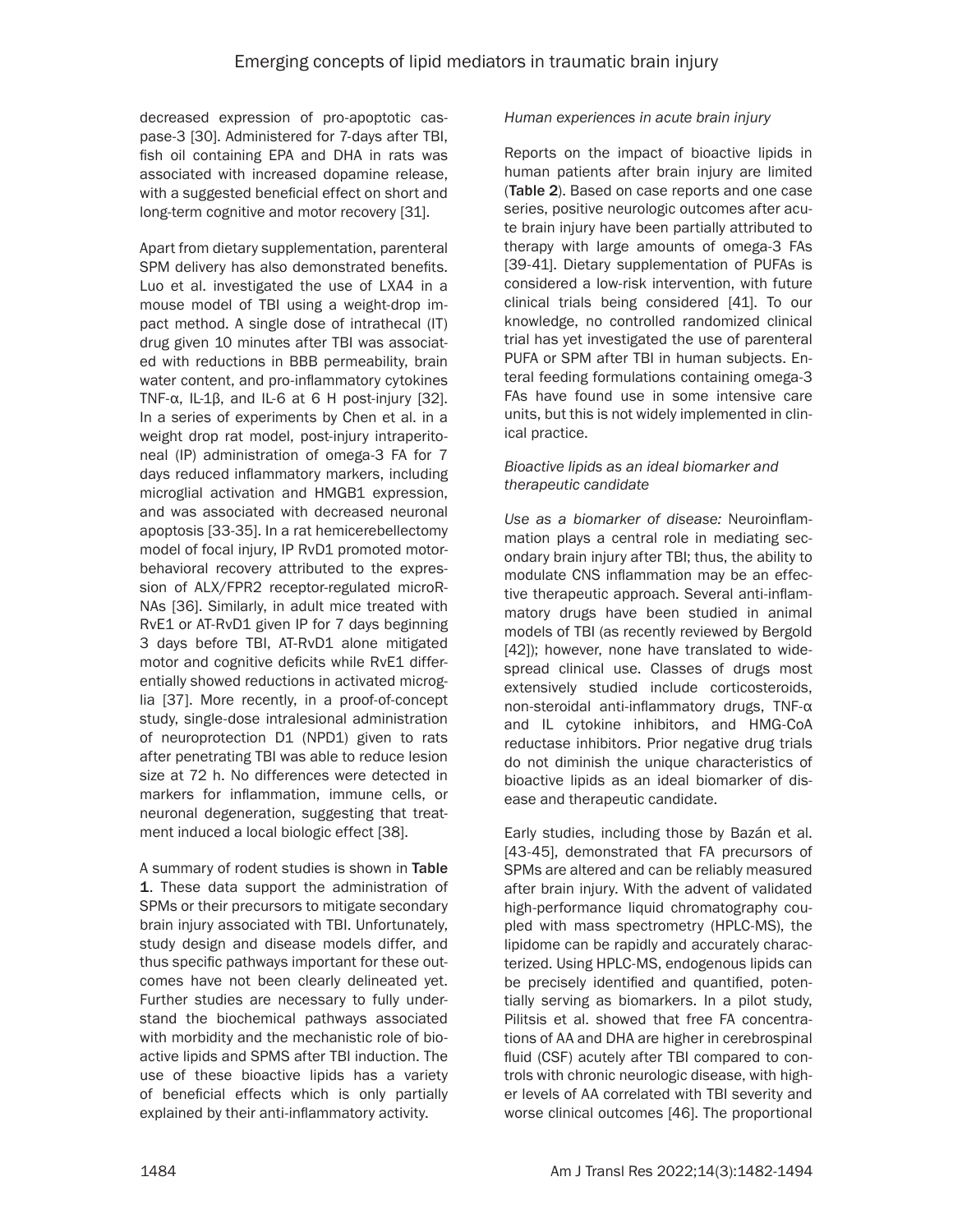| Administered<br>Lipid | Model                              | <b>Treatment Start</b>  | Dose and Frequency                         | Treatment<br>Duration | Route          | Outcomes                                                                                                                                                 |
|-----------------------|------------------------------------|-------------------------|--------------------------------------------|-----------------------|----------------|----------------------------------------------------------------------------------------------------------------------------------------------------------|
| Resolvins [36]        | Midline fluid percussion;<br>mouse | 3 days pre-injury       | RvE1 100 ng daily;<br>AT-RvD1 100 ng daily | 7 days                | IP             | AT-RvD1 treatment associated with improved motor<br>and cognitive scores. RvE1 treatment associated with reduced<br>Iba-1+ microglia in cortical regions |
| Resolvins [35]        | Hemicerebellectomy; rat            | Immediately post-injury | RVD10.4 µg/kg                              | Days 0, 3, 5, 7       | IP             | Reduced activated Iba-1+ microglia and GFAP+ astrocytes                                                                                                  |
|                       |                                    |                         | ALX/FPR, 50 µg/kg                          | Day 3                 | IT             |                                                                                                                                                          |
| LXA4 [31]             | Weight drop; mouse                 | 10 min post-injury      | LXA4 (0.3 nM)                              | Single Dose           | IT             | Decreases inflammatory cytokines $TNF-\alpha$ , IL-1 $\beta$ , IL-6, decreased<br>BBB permeability and brain edema                                       |
| DHA [28]              | Impact acceleration; rat           | 24 h post-injury        | 10 mg/kg/d or 40 mg/kg/d                   | 30 days               | P <sub>O</sub> | Decreased APP axons                                                                                                                                      |
| EPA and DHA [29]      | Impact acceleration; rat           | 24 h post-injury        | 10 mg/kg/d or 40 mg/kg/d                   | 30 days               | P <sub>O</sub> | Decreased APP, reduced caspase-3 expression                                                                                                              |
| Omega-3 FA [25]       | Fluid percussion; rat              | 4 weeks pre-injury      | 8% fish oil (12.4% DHA and<br>13.5% EPA)   | 5 weeks               | P <sub>O</sub> | Reduced oxidative stress, increased BDNF levels, improved<br>spatial learning                                                                            |
| Omega-3 FA [26]       | Fluid percussion; rat              | 4 week pre-injury       | 8% fish oil (12.4% DHA and<br>13.5% EPA)   | 1, 7, or 14 days      | P <sub>O</sub> | Reduced Sir2 expression, reduced oxidative stress, increased<br>AMPK                                                                                     |
| Omega-3 FA [30]       | Controlled cortical impact; rat    | 6 min post-injury       | $1.5$ mL/d                                 | 7 days                | P <sub>O</sub> | Reduced dopamine release                                                                                                                                 |
| Omega-3 FA [32, 33]   | Weight drop; rat                   | 30 min post-injury      | $2 \text{ ml/kg}$                          | 7 days                | IP             | Reduced microglial activation, reduced HMGB1 expression and<br>acetylation                                                                               |
| Omega-3 FA [34]       | Weight drop; rat                   | 30 min post-injury      | $2 \text{ ml/kg}$                          | 7 days                | IP             | Increased SIRT1 expression, reduced apoptotic neurons                                                                                                    |
| NPD1 [37]             | Focal penetrating injury; rat      | Immediately post-injury | 50 ng                                      | Single dose           | Intralesion    | Decreased macroscopic lesion size at 72 H post injury, no<br>change in neuronal degeneration or apoptosis                                                |

#### Table 1. Bioactive lipids studied in rodent models of TBI

LXA4: Lipoxin A4, DHA: docosahexanoic acid, EPA: eicosapentaenoic acid, FA: fatty acid, AT-RvD1: aspirin-triggered stereoisomer of resolving D1, RvE1: resolvin E1, GFAP: glial fibrillary acidic protein, APP: amyloid precur brain-derived neurotrophic factor, Sir2: silent information regulator 2, AMPK: AMP-activated protein kinase, HMGB1: high mobility group box 1, SIRT1: sirtuin family of proteins 1, NPD1: neuroprotection D1.

| Table 2. Human experiences using omega-3 fatty acid supplementation after acute brain injury |  |
|----------------------------------------------------------------------------------------------|--|
|----------------------------------------------------------------------------------------------|--|

| Administered Lipid |                                          | Treatment Start Dose and Frequency                                                          | <b>Treatment Duration</b>    |         | Route Type of Injury                                            | Outcomes                                            |
|--------------------|------------------------------------------|---------------------------------------------------------------------------------------------|------------------------------|---------|-----------------------------------------------------------------|-----------------------------------------------------|
| Omega-3 $FA$ [38]  | 2 days post-injury<br>8 days post-injury | 5 g (3.4 g EPA/1.7 g DHA) And 16.2 g<br>omega-3 FA, 10.8 g EPA/5.4 g DHA                    | Undefined                    |         | Enteral Blast injury                                            | Potential contributor to<br>good neurologic outcome |
| Omega-3 FA [39]    |                                          | 10 days post-injury 9,756 mg EPA, 6,756 mg DHA, and<br>19,212 mg total omega-3 FA 30 mL/day | Over 1 year                  | Enteral | Blunt-force motor vehicle<br>accident                           | Potential contributor to<br>good neurologic outcome |
| Omega-3 $FA$ [40]  | post-injury                              | 16.2 g (10.8 g of EPA and 5.4 g of DHA)                                                     | Variable duration: 7-35 days |         | Enteral Blunt-force injury, primarily<br>motor vehicle accident | Potential contributor to<br>good neurologic outcome |

FA: fatty acid, EPA: eicosapentaenoic acid, DHA: docosahexanoic.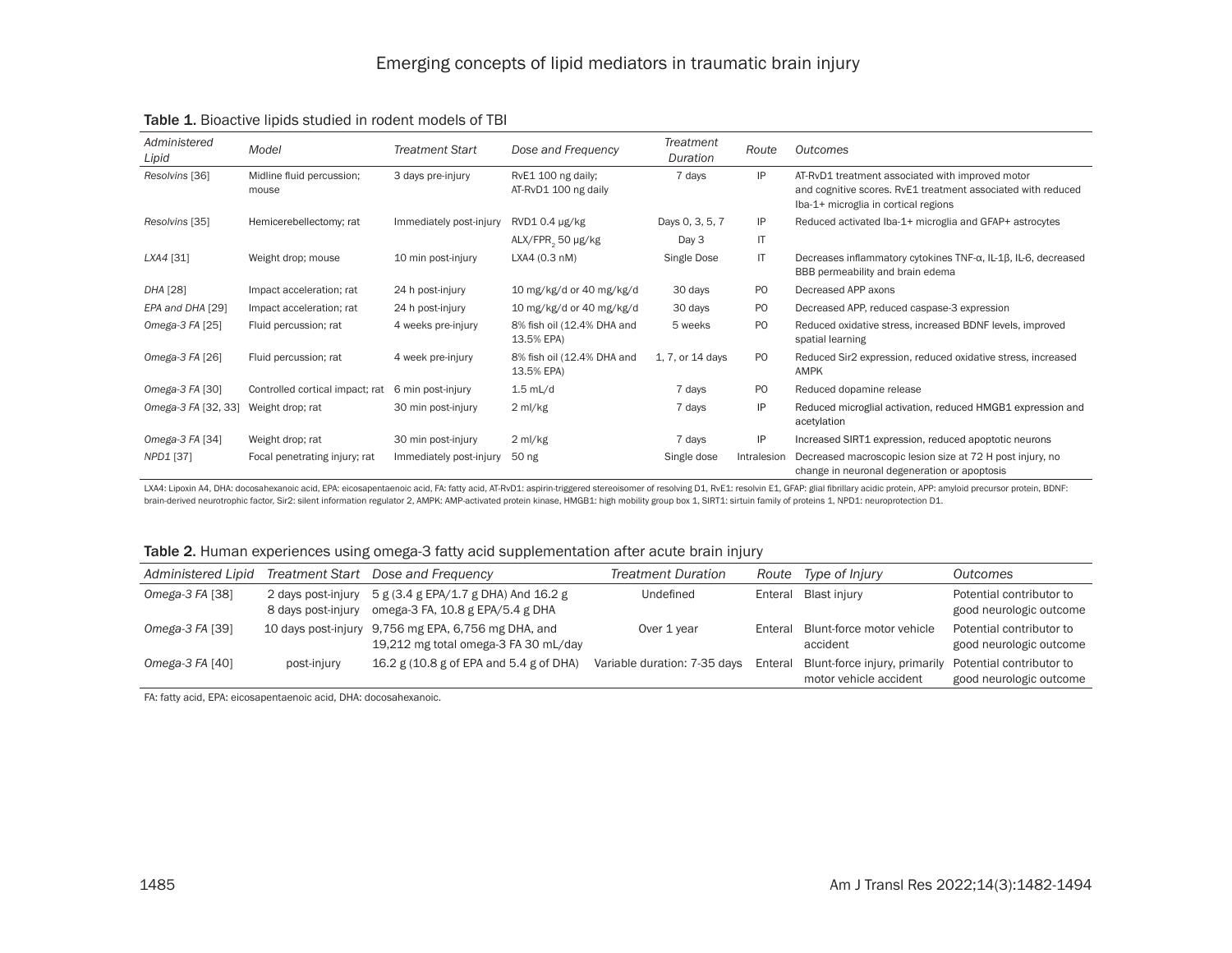amounts of anti-inflammatory PUFAs may be similarly useful in detecting TBI and disease severity. The arachidonic acid (AA) to DHA ratio was decreased in the hippocampi, cortex, and plasma of brain-injured mice, while human studies suggest reduced ratios of AA:DHA more likely in patients exposed to TBI [47-49].

Lipid biomarkers of TBI hold advantages over proteomics and peptide biomarkers. Limitations of proteomics include a bias towards highly abundant proteins, challenges in identifying protein aggregations (e.g. tau), and difficulty in reliably assaying peptides generated in the CNS from plasma samples [50]. Levels of glial protein biomarkers are low acutely after TBI and non-specific, and have an inconsistent association with injury severity and outcomes [51]. Alternatively, lipids are abundant in the CNS, their metabolism is well-established, and TBI patients might possess a unique lipidome profile. These qualities provide an opportunity to characterize the lipidome in relation to disease severity and progression. Due to their ability to cross the BBB by active transport, lipids can easily be assayed from plasma, providing a "liquid biopsy" that might give insight into the biologic processes occurring at affected sites in the CNS [52]. Because of their high volume of distribution, lipids can be measured in other biofluids and biomatrices, including tears [53]; however, it is not yet known if lipidomes remain consistent when tested from different biofluids after brain injury. Correlation studies are ongoing to validate whether circulating lipidomics are accurate biomarkers in TBI.

Additional important lipid biomarkers are expected to be identified in the future with HPLC-MS techniques. In addition to identifying and quantifying analytes, new methods are also available to determine the metabolic fate of these analytes. When coupled with new technologies such as MALDI-TOF imaging, diagnostic tools used to characterize the post-TBI lipidome will also elucidate the molecular pathways by which SPMs are generated.

*Therapeutic development:* As a therapeutic agent, bioactive lipids are appealing due to the myriad of biological activities that promote tissue resolution after TBI. Their ability to attenuate inflammation without compromising immune activation is one of the positive aspects of developing SPMs. The pleiotropic impacts on multiple downstream mechanisms found in secondary brain injury are additional benefits [54]. While upstream targets modulating CNS lipid metabolism can be targeted [55], lipid formulations can be directly administered safely through intravenous (IV), subcutaneous (SC) or oral (PO) routes in human subjects, and additionally via IP injection in animal models of TBI. Because bioactive lipids of interest are naturally occurring, supplementation of PUFAs and other lipid agents and their analogs is considered safe and is thought to have a large therapeutic window. The low cost, wide availability and apparent safety of omega-3 FAs and other PUFAs warrant further investigation for therapeutic use in TBI. SPMs, including lipoxins, are not as readily available in clinical practice but might share many advantageous characteristics with other bioactive lipids.

A drawback associated with bioactive lipids includes metabolic instability resulting in a short systemic half-life. Despite this pharmacologic limitation, daily administration appears safe and leads to efficacy in various models, suggesting that SPM binding onto G-protein coupled receptors (GPCR) may activate an "on switch" where biological activity continues despite the absence of the SPM. More recently, our team has made mimics of the naturally occurring bioactive lipids like LXA4, with a systemic half-life beyond 6 hours [56]. Our compound library focused on bioactive lipids that were more stable as compared to the endogenous lipid without compromising GPCR binding. The ability to formulate these types of compounds is a continued challenge.

# Research needs and translation to clinical care in traumatic brain injury

Given the importance of SPMs in mediating inflammation in disease animal models, and early human experiences supplementing PUFAs after brain injury, research efforts are urgently needed to translate therapeutic targets to clinical practice. Many biochemical and clinical questions remain. Mechanistically, the exact biological effects of SPMs on the neuroinflammatory cascade have not been fully elucidated. In clinical aspects, the optimal drug, dosage strategy, and clinical safety and efficacy have yet to be demonstrated in high-quality translational research. Here, we outline an analytic research approach to answer the clinical question of whether administration of SPMs can positively affect patient outcomes after TBI.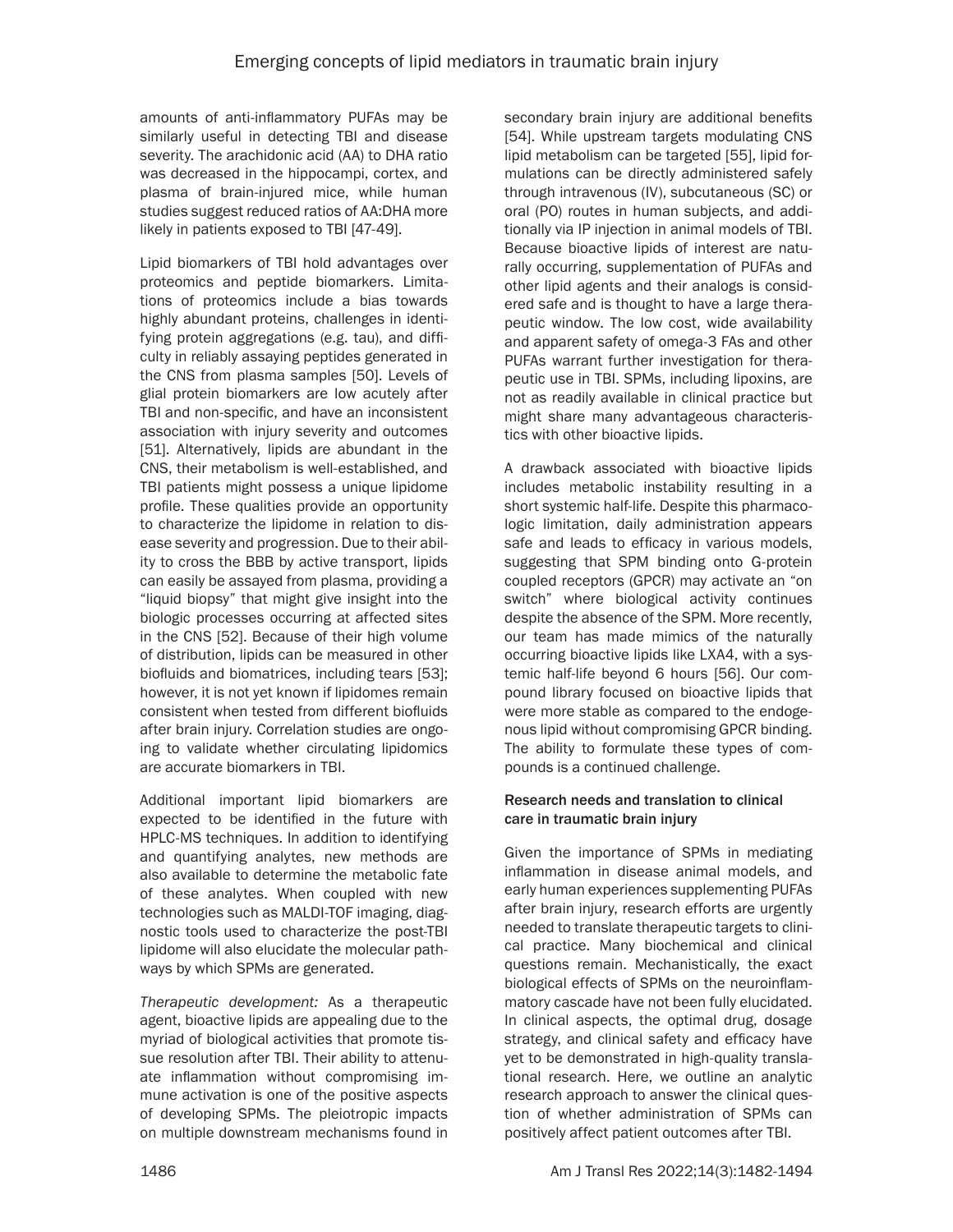# *Establishing the importance of specialized proresolving lipid mediators of inflammation in human traumatic brain injury*

As SPMs are naturally occurring endogenous lipids, they can be characterized before interventional clinical trials. Establishing their importance and mechanistic role in normal post-TBI repair and recovery would provide the rationale for SPMs to be utilized as a biomarker and therapeutic target in future clinical studies. Recently, they have been characterized in other human neurologic diseases that are mediated by chronic inflammation. In multiple sclerosis, SPM lipidome profiles carry unique signals that are associated with disease progression [57]. Investigators also found impaired gene expression of many biosynthetic enzymes and receptors important in the formation and biologic activity of SPMs, including reductions in COX-2 enzymes, 5-LOX enzymes, and GPCR receptors in progressive disease forms [57]. In vascular disease and stroke, Fredman et al. demonstrated that unstable areas of carotid plaques show reduced levels of SPMs, particularly RvD1, and reduced ratios of SPMs to pro-inflammatory leukotriene B4 (LTB4) [58]. In a middle cerebral artery occlusion model, Bazan et al. demonstrated that DHA administration results in increased NPD1 biosynthesis in the brain, suggesting the innate anti-inflammatory role of SPMs after stroke [25]. Lastly, in AD, levels of NPD1 and its precursor DHA are reduced in the hippocampi of dementia patients [59]. Wang et al. additionally demonstrated reduced LXA4 levels in the hippocampus of AD brains; notably, this profile was also seen when assayed from CSF [60].

Together, these studies demonstrate the value and feasibility of characterizing the SPM lipidome in human neurologic diseases. Identifying unique lipidomic signals compared to controls would not only confirm their importance in human disease but will also provide some insight into the specific pathophysiologic pathways by which these lipidomic signatures are produced. In clinical practice, it would be most relevant to determine the association between the SPM lipidome with disease severity, clinical outcomes, and advanced neuroimaging that includes perfusion and BBB permeability techniques. Imaging and lipidomics are both noninvasive techniques that may be used to predict outcomes after TBI.

Identifying similarities and differences between bioactive lipid signatures assayed from serum versus CSF samples could also be meaningful. If lipid signatures between sources show high agreement, it would suggest that SPMs measured from blood samples accurately reflect brain pathology without requiring invasive sampling of CSF. The TBI population is appropriate to use in confirming these correlations in an observational study, as the presence of a clinically indicated external ventricular drain to measure intracranial pressure allows access to CSF for analysis.

#### *A validated rodent controlled-cortical impact model for pre-clinical research*

Human observational trials are not sufficient to understand the full mechanistic role of SPMs. Validated animal models are also needed. While human TBI is a physiologically complex disease with many confounders impacting clinical outcomes, animal models allow investigators to perform controlled and reproducible experiments in which physiological and metabolic pathways are characterized. Despite SPM lipidomics being a relatively new field, much has been learned about the generation of SPMs and their role in attenuating a pro-inflammatory state in animal models [61].

The rodent-controlled cortical impact (CCI) model is a reasonable choice for both basic biochemical studies and for mechanistic translational research. It was first described in the 1980s and is now one of the most used TBI models. Compared to other methods of mechanical injury, namely lateral fluid percussion and drop-weight injury, CCI allows for more control over the force of injury, showing greater reproducibility, lower animal mortality, and reduced rebound injury [62]. Current CCI rodent models produce sufficient conditions for understanding the molecular, cellular, and biochemical mechanisms of secondary brain injury after focal blunt-force TBI [63]. The general methodology of CCI following craniotomy has been described in detail by Dean et al. [62]. Nonrodent gyrencephalic animal models of TBI have not been validated in the study of SPM lipidomics but may be necessary for additional safety outcomes prior to human research.

*Using animal models to further dissect mechanisms of action of specialized pro-resolving lipid mediators*

As previously discussed, neuroinflammation mediates several pathologic processes that result in secondary brain injury [14, 20, 64, 65].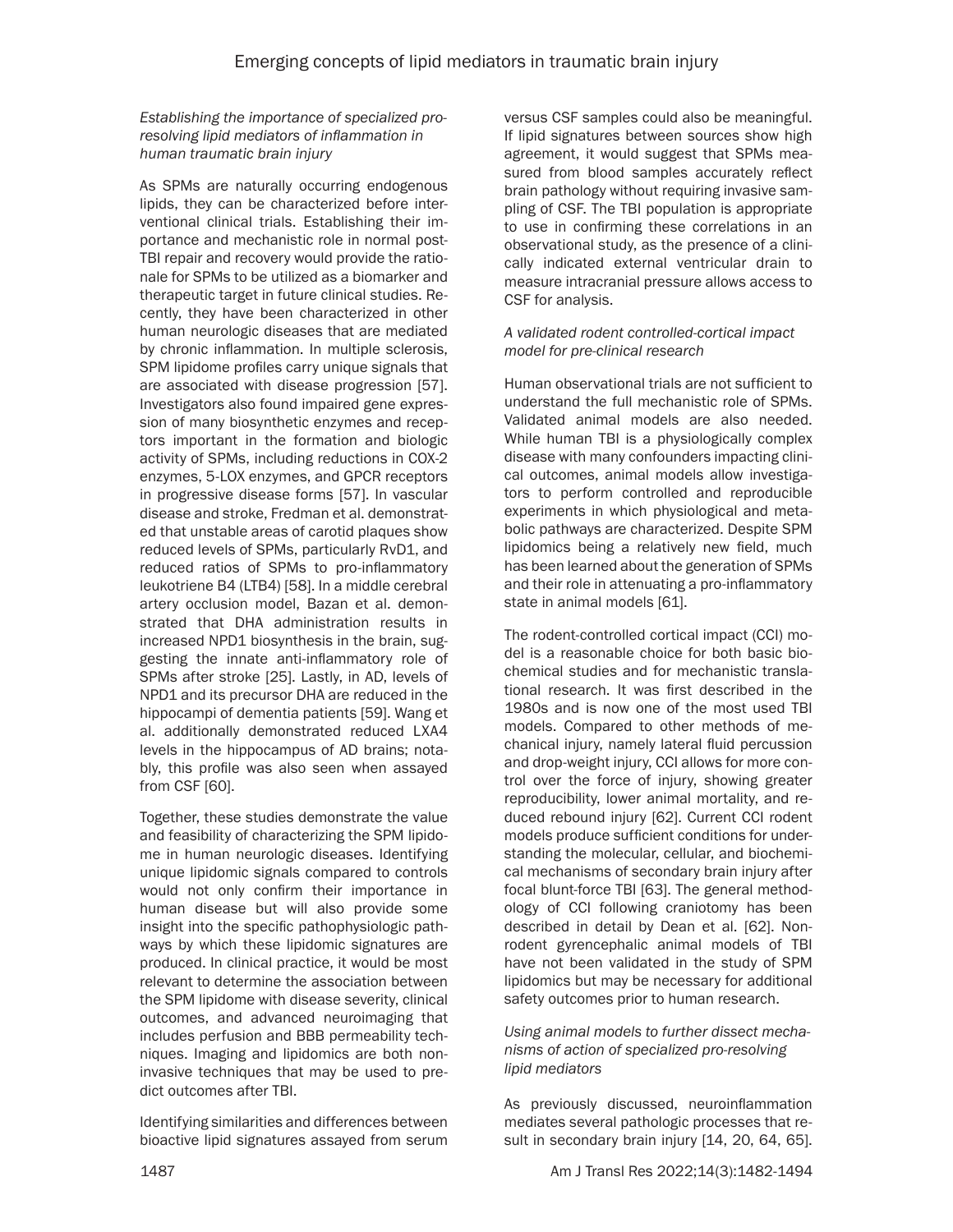We hypothesize that by acting as a "stop signal" for inflammation after TBI, SPMs can be safely administered as a therapeutic drug that will have a pleiotropic and beneficial effect on disease biomarkers. This has not been extensively tested in humans; however, as described, the rodent CCI model is reasonable to further elucidate the biochemical effect of SPMs. Their potential effect on BBB permeability and cerebral edema is a central clinical question, as cerebral edema is typically symptomatic and rapidly life-threatening; therefore, a priority for any target SPM drug should be in establishing the effect on these outcomes.

Using a validated rodent CCI model, the mechanistic effect of SPMs can be further dissected, and novel hypotheses can be tested. Of emerging interest, whether SPMs can promote the resolution of metabolic crisis and CNS glymphatic and lymphatic dysfunction after TBI can be investigated with this approach.

Given the close association between inflammation and cellular metabolism, research is needed to describe the effect of SPMs on energetics post-TBI. In a lung injury model, RvD1 was protective for mitochondria, showing increased Na<sup>+</sup>-K<sup>+</sup>-ATPase activity, improved energetics, and reduced apoptosis [66]. Similarly, oral administration of DHA protected against liver injury under metabolic stress in a rat model, with clinical applications in chronic metabolic disorders and liver transplant [67]. After TBI, neuronal metabolic crisis has been demonstrated in both mammalian models and human patients [68, 69]. The full mechanism by which this occurs is not fully known, but excess glutamate release and oxidative stress is a mediator [70]. In a rat intracerebral hemorrhage model, glutamate receptor blockade attenuated glucose hypermetabolism in perihematomal tissue [71]. After TBI, glutamate toxicity might also trigger cortical spreading depressionspathologic waves of cortical activation that increase anaerobic metabolism and energy substrate depletion [72].

There is emerging evidence about the importance of brain lymphatic drainage in maintaining homeostasis. Comprised of perivascular spaces, glymphatics, and nasal and meningeal lymphatics, it functions to promote CSF and interstitial fluid drainage, clearance of waste and water balance and represents a novel tar-

get in both acute and chronic neurologic disease (for a complete review, see Sun et al. [73]). Bocheng et al. showed that lymphatics discharged iron from the CNS after experimental intraventricular hemorrhage, reducing the development of hydrocephalus [74]. As an interface between the immune system and the brain, lymphatics likely also play an important role in neuroinflammation. In a rat model, meningeal lymphatic dysfunction was triggered by either TBI or elevated intracranial pressure and led to overexpression of pro-inflammatory mRNA at 24 h [14]. Lymphatic blockage also reduced regional cerebral blood flow in the cortex and exacerbated neuronal injury after middle cerebral artery occlusion [75, 76]. As recently reviewed by Kraft et al. [15], the effect of SPMs on inflammation may be partially mediated by lymphatic function and can be further elucidated in a rodent model of TBI.

# *Establishing the optimal pharmacologic conditions to maximize therapeutic effect*

The rat CCI model and other models are needed to define the optimal pharmacologic strategy for clinical research. The most important question is to identify the best candidate SPM or SPM-analog drug to use in translational research. Additional questions regarding the optimal timing, dosing, frequency, duration of treatment, and route of drug delivery can also be explored. A summary of pharmacologic conditions used for SPMs in rodent models of TBI is described in Table 1.

Although numerous SPMs continue to be identified, few have been studied as therapeutic agents. The most commonly used SPMs include RvD1 and its aspirin-triggered stereoisomer, RvE1 and LXA4, and its analogs. Dietary supplementation with SPM precursors DHA and EPA have also been studied. SPM and other FA compounds are considered relatively safe with no significant adverse effects reported in the literature; however, given the paucity of data in this field, no conclusions can be made about the relative efficacy of different agents. In a mouse model of TBI, Harrison et al. demonstrated that AT-RvD1 and E1 differentially impact microglial activation and motor-behavioral outcomes, suggesting that individual SPMs have distinct properties and effects [37]. Characterizing which metabolic pathways are up and down-regulated with each specific SPM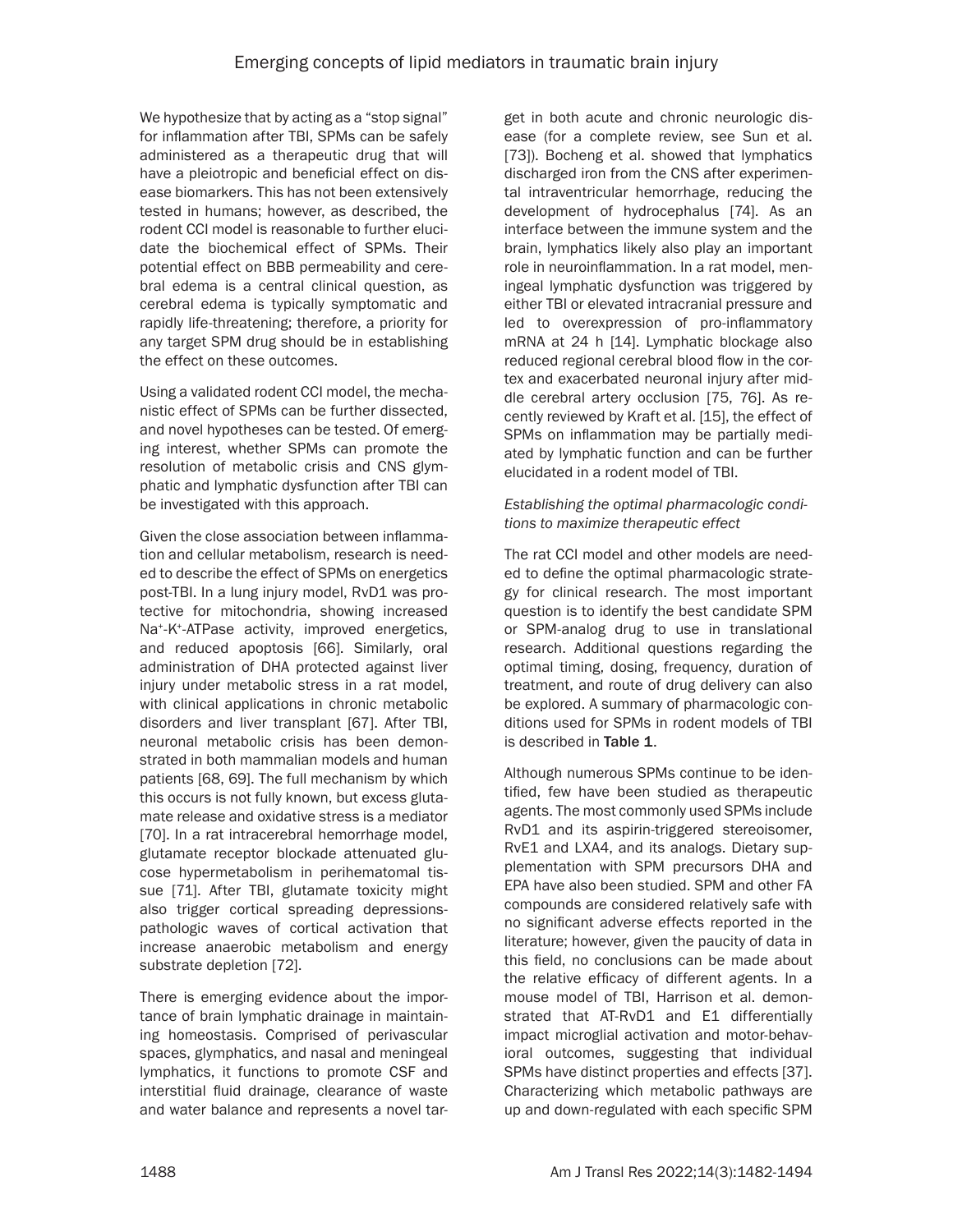or precursor would be useful in identifying a candidate drug that minimizes off-target effects and directly leads to clinical benefit.

Dose-escalation trials are needed to determine the therapeutic window of candidate drugs that minimizes off-target effects. Few studies in TBI models have compared drug efficacy at different doses or demonstrated a large dose-dependent response. In a series of rat experiments by Bailes and Mills et al., DHA or omega-3 FA at a dose of 40 mg/kg/day resulted in a greater reduction in amyloid precursor protein staining on axons and caspase-3 expression compared to a lower dose of 10 mg/kg/day [29, 30]. LXA4, which is more extensively studied, appears to have a robust dose-dependent response in rodent models of inflammatory vascular and retinal disease [77, 78]; however, dose-escalation trials are lacking in TBI. Pharmacokinetic studies are necessary to help determine the appropriate dosing frequency. Beyond dosing, the optimal timing and duration of treatment have not been established. In rodent models, both pre-injury neuroprotection [26, 27, 37] and post-injury administration [29- 32, 36] have been studied. As outcome measures in rat and mouse models are typically short-term, often within days of injury, there is no substantial evidence to suggest the optimal treatment duration.

Lastly, the route of drug delivery is essential for clinical trials. In human populations with critical illness, dietary supplementation has several practical limitations. Dosing variability and impaired gastrointestinal absorption and motility can affect drug bioavailability. Additionally, drug-drug interactions and increased metabolic rates in critical illness can result in low, subtherapeutic drug levels. Administration of SPMs by IT routes has only recently been used in TBI models. In a rodent brain ischemia-reperfusion model, Wu et al. administered intraventricular LXA4 analog LXA4ME following middle cerebral artery occlusion, demonstrating decreased Evans Blue extravasation, reduced MMP-9 expression, upregulation of tissue inhibitors of metalloproteinase-1, and decreased final infarct volume [79]. Similarly, intraventricular LXA4 has also been used in a mouse model of TBI by Luo et al. as previously described [32]. Although IT dosing is appealing, it is limited in clinical practice. In human patients, IT drug is exclusively given through an external ventricular drain or long-term ventricular shunt, both of which require neurosurgery and are not readily available in most patients. There is an additional concern for ventriculostomy-associated infection with repeated CSF accessing [80], with infections negatively impacting hospital metrics. Similar considerations apply to intralesional drug delivery [38]. IP injections are commonly used in rodent models and have been used in SPM TBI research [36]. To date, IV, SC, or intramuscular SPM formulations have not been studied in mammalian TBI models but are accepted methods of drug delivery in clinical practice.

# *Translation to clinical applications: prediction models and human safety and efficacy trials*

Once the therapeutic window and mechanistic effects of SPMs have been established in mammalian models of TBI, clinical trials are warranted. In future clinical applications, SPM lipidomes could be integrated into prediction models of clinical outcomes while the safety and efficacy of SPM drug therapy are studied.

Prognostication after human TBI is challenging compared to other acute neurologic diseases such as ischemic stroke, spontaneous hemorrhage, or aneurysmal subarachnoid hemorrhage. The term "TBI" represents a heterogeneous group of injuries, both with and without intracranial hemorrhage, involving multiple CNS sites, and are often accompanied by nonneurologic injuries that impact outcomes. To date, over 60 prediction models have been proposed; yet, none of them have gained widespread use [81]. TBI models typically use clinical exams, imaging findings, physiologic derangements, or a combination of these elements; however, these are surrogate markers of disease severity rather than a description of the underlying pathophysiology. As discussed, the SPM lipidome might represent a novel biomarker that more accurately identifies mediators of secondary brain injury: neuroinflammation, ischemic injury, and metabolic crisis. Modern HPLC-MS SPM lipidomic assays are validated, feasible and produce relatively rapid results that could be implemented into future prediction models targeted at measuring these mediators. In combination, SPM lipidomics, general metabolomics, and neuroimaging would allow for a noninvasive and more complete picture of the structural and molecu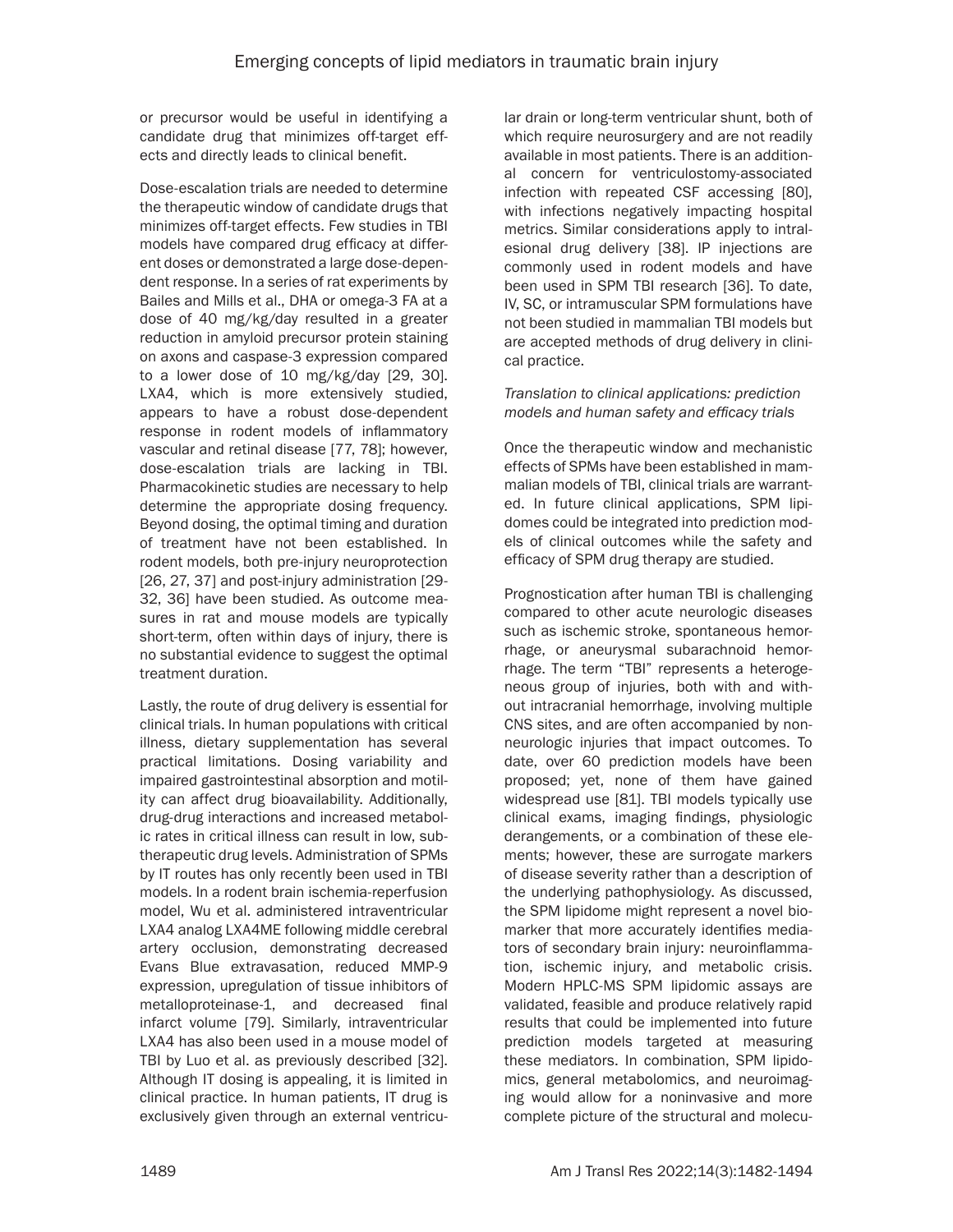lar impact TBI has on individual patients and would also allow for tailored prognostication.

With the foundational knowledge from animal models, SPM drug therapy would be studied for its safety and efficacy. The dosing and frequency of any candidate SPM would be informed by dose-escalation trials in animal models that identify potential off-target effects that might lead to adverse effects in clinical research. If SPM therapy is safe in animal and pilot human studies, longer treatment durations may be beneficial in attenuating early and delayed inflammatory responses. Although case reports of the possible beneficial effect of omega-3 FA supplementation after acute brain injury are described [39-41], controlled clinical trials are needed to establish the true safety and efficacy of treatment. The target SPM or SPM precursor may have an impact on the speed by which translation and implementation to clinical practice occurs. Omega-3 and 6 PUFAs are readily available, have a strong safety profile, and may be amenable to study without extensive preclinical research. In comparison, any novel SPM, SPM analog, or other new formulation would require thorough study and is described by the scientific approach outlined here.

#### **Conclusions**

There is increasing scientific interest in the role SPMs play in mediating the resolution of inflammation after TBI, with many potential clinical applications. The SPM lipidome may serve as a novel biomarker of disease and predictor of clinical outcomes, and the use of exogenous SPM administration as a therapeutic target after acute brain injury is promising. Given this potential, a careful and comprehensive analytic approach is necessary to answer the relevant remaining translational research questions. The greatest priorities should be in determining the mechanisms by which SPMs attenuate secondary brain injury, establishing the SPM lipidome as a useful biomarker of disease, identifying candidate SPMs for clinical research, and demonstrating their safety and efficacy in both animal models of TBI and human populations. Given the morbidity and mortality associated with TBI with limited treatment options, novel approaches are urgently needed.

#### Acknowledgements

This research is supported by an institutional award from the Southern California Clinical and Translational Science Institute (grant number: UL1TR001855). SGL is funded by NCI R01C-A213129. PL is funded by the NINDS U24 NS113452. Figure 1 was created using BioRender.com.

#### Disclosure of conflict of interest

Dr. Poblete and Dr. Louie report grants from NIH; Dr. Louie reports non-financial support and other from Eyemedix, LLC, outside the submitted work; In addition, Dr. Louie has a patent for lipid-based compounds licensed to Eyemedix. Dr. Lyden receives compensation as a member of the "PORTICO™ Re-sheathable Transcatheter Aortic Valve System US IDE Trial (PORTICO)" DSMB, royalty income from Thromboltyic Therapy for Acute Stroke, 3rd Ed, as a consultant to APEX Innovations and to various law firms as an expert in medical malpractice litigation.

Address correspondence to: Roy A Poblete, Department of Neurology, Keck School of Medicine, The University of Southern California, Los Angeles, CA, USA. E-mail: roy.poblete@med.usc.edu

#### **References**

- [1] Miller GF, Daugherty J, Waltzman D and Sarmiento K. Predictors of traumatic brain injury morbidity and mortality: examination of data from the national trauma data bank: predictors of TBI morbidity & mortality. Injury 2021; 52: 1138-1144.
- [2] Kaur P and Sharma S. Recent advances in pathophysiology of traumatic brain injury. Curr Neuropharmacol 2018; 16: 1224-1238.
- [3] Hinson HE, Rowell S and Schreiber M. Clinical evidence of inflammation driving secondary brain injury: a systematic review. J Trauma Acute Care Surg 2015; 78: 184-191.
- [4] Engel S, Schluesener H, Mittelbronn M, Seid K, Adjodah D, Wehner HD and Meyermann R. Dynamics of microglial activation after human traumatic brain injury are revealed by delayed expression of macrophage-related proteins MRP8 and MRP14. Acta Neuropathol 2000; 100: 313-322.
- [5] Gentleman SM, Leclercq PD, Moyes L, Graham DI, Smith C, Griffin WS and Nicoll JA. Long-term intracerebral inflammatory response after traumatic brain injury. Forensic Sci Int 2004; 146: 97-104.
- [6] Block ML and Hong JS. Microglia and inflammation-mediated neurodegeneration: multiple triggers with a common mechanism. Prog Neurobiol 2005; 76: 77-98.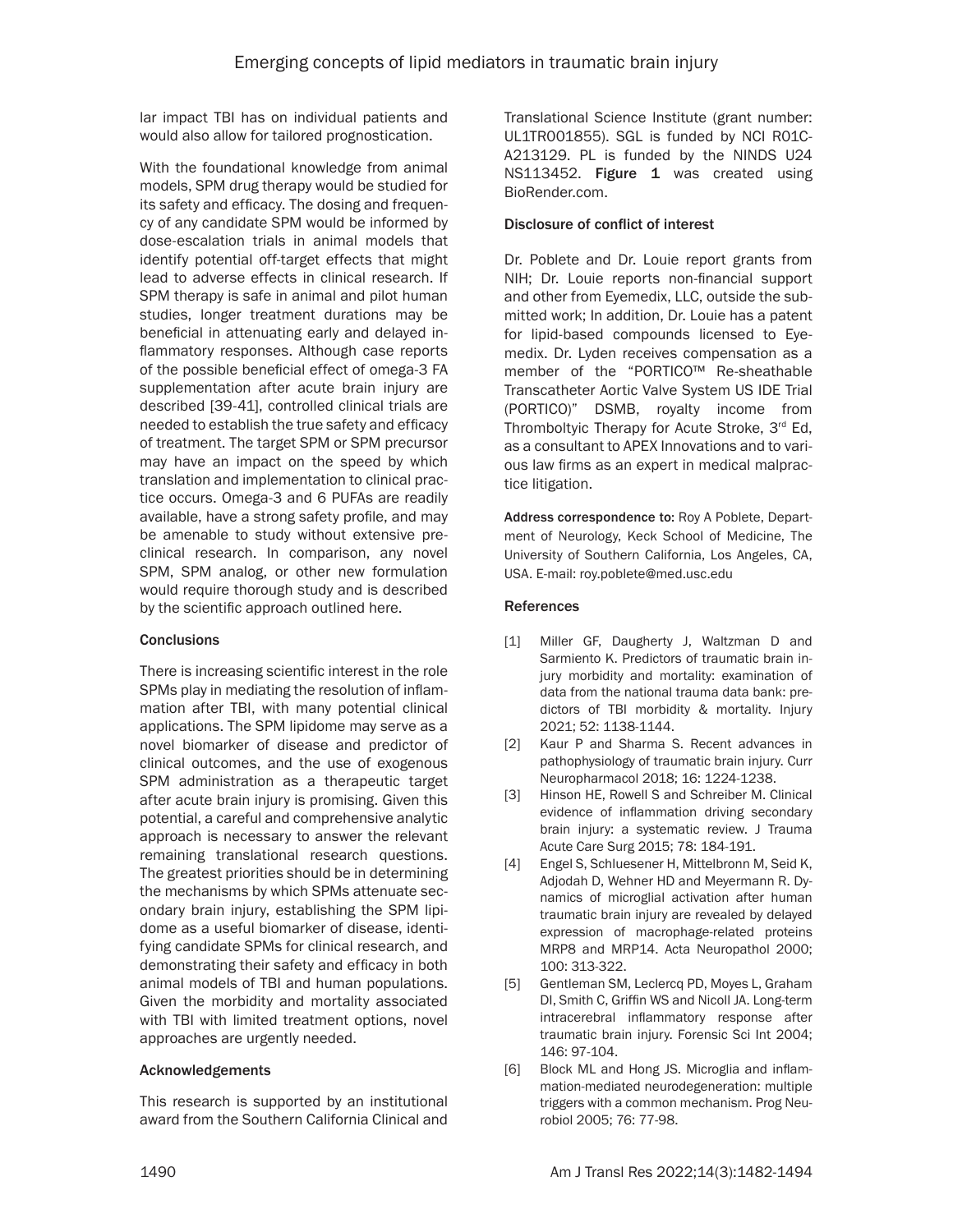- [7] Rodríguez-Gómez JA, Kavanagh E, Engskog-Vlachos P, Engskog MKR, Herrera AJ, Espinosa-Oliva AM, Joseph B, Hajji N, Venero JL and Burguillos MA. Microglia: agents of the CNS pro-inflammatory response. Cells 2020; 9: 1717.
- [8] Banks WA, Gray AM, Erickson MA, Salameh TS, Damodarasamy M, Sheibani N, Meabon JS, Wing EE, Morofuji Y, Cook DG and Reed MJ. Lipopolysaccharide-induced blood-brain barrier disruption: roles of cyclooxygenase, oxidative stress, neuroinflammation, and elements of the neurovascular unit. J Neuroinflammation 2015; 12: 223.
- [9] Chodobski A, Chung I, Koźniewska E, Ivanenko T, Chang W, Harrington JF, Duncan JA and Szmydynger-Chodobska J. Early neutrophilic expression of vascular endothelial growth factor after traumatic brain injury. Neuroscience 2003; 122: 853-867.
- [10] Argaw AT, Gurfein BT, Zhang Y, Zameer A and John GR. VEGF-mediated disruption of endothelial CLN-5 promotes blood-brain barrier breakdown. Proc Natl Acad Sci U S A 2009; 106: 1977-1982.
- [11] Neri M, Frati A, Turillazzi E, Cantatore S, Cipolloni L, Di Paolo M, Frati P, La Russa R, Maiese A, Scopetti M, Santurro A, Sessa F, Zamparese R and Fineschi V. Immunohistochemical evaluation of aquaporin-4 and its correlation with CD68, IBA-1, HIF-1α, GFAP, and CD15 expressions in fatal traumatic brain injury. Int J Mol Sci 2018; 19: 3544.
- [12] Kumar Sahel D, Kaira M, Raj K, Sharma S and Singh S. Mitochondrial dysfunctioning and neuroinflammation: recent highlights on the possible mechanisms involved in traumatic brain injury. Neurosci Lett 2019; 710: 134347.
- [13] Lamade AM, Anthonymuthu TS, Hier ZE, Gao Y, Kagan VE and Bayır H. Mitochondrial damage & lipid signaling in traumatic brain injury. Exp Neurol 2020; 329: 113307.
- [14] Bolte AC, Dutta AB, Hurt ME, Smirnov I, Kovacs MA, McKee CA, Ennerfelt HE, Shapiro D, Nguyen BH, Frost EL, Lammert CR, Kipnis J and Lukens JR. Meningeal lymphatic dysfunction exacerbates traumatic brain injury pathogenesis. Nat Commun 2020; 11: 4524.
- [15] Kraft JD, Blomgran R, Lundgaard I, Quiding-Järbrink M, Bromberg JS and Börgeson E. Specialized pro-resolving mediators and the lymphatic system. Int J Mol Sci 2021; 22: 2750.
- [16] Hiebert JB, Shen Q, Thimmesch AR and Pierce JD. Traumatic brain injury and mitochondrial dysfunction. Am J Med Sci 2015; 350: 132- 138.
- [17] Ola MS, Nawaz M and Ahsan H. Role of Bcl-2 family proteins and caspases in the regulation

of apoptosis. Mol Cell Biochem 2011; 351: 41- 58.

- [18] Ekdahl KN, Teramura Y, Hamad OA, Asif S, Duehrkop C, Fromell K, Gustafson E, Hong J, Kozarcanin H, Magnusson PU, Huber-Lang M, Garred P and Nilsson B. Dangerous liaisons: complement, coagulation, and kallikrein/kinin cross-talk act as a linchpin in the events leading to thromboinflammation. Immunol Rev 2016; 274: 245-269.
- [19] Dietrich WD, Alonso O, Busto R, Prado R, Dewanjee S, Dewanjee MK and Ginsberg MD. Widespread hemodynamic depression and focal platelet accumulation after fluid percussion brain injury: a double-label autoradiographic study in rats. J Cereb Blood Flow Metab 1996; 16: 481-489.
- [20] Schwarzmaier SM, Kim SW, Trabold R and Plesnila N. Temporal profile of thrombogenesis in the cerebral microcirculation after traumatic brain injury in mice. J Neurotrauma 2010; 27: 121-130.
- [21] Shimizu T. Lipid mediators in health and disease: enzymes and receptors as therapeutic targets for the regulation of immunity and inflammation. Annu Rev Pharmacol Toxicol 2009; 49: 123-150.
- [22] Musto AE, Walker CP, Petasis NA and Bazan NG. Hippocampal neuro-networks and dendritic spine perturbations in epileptogenesis are attenuated by neuroprotectin d1. PLoS One 2015; 10: e0116543.
- [23] Medeiros R, Kitazawa M, Passos GF, Baglietto-Vargas D, Cheng D, Cribbs DH and LaFerla FM. Aspirin-triggered lipoxin A4 stimulates alternative activation of microglia and reduces Alzheimer disease-like pathology in mice. Am J Pathol 2013; 182: 1780-1789.
- [24] Guo Z, Hu Q, Xu L, Guo ZN, Ou Y, He Y, Yin C, Sun X, Tang J and Zhang JH. Lipoxin A4 reduces inflammation through formyl peptide receptor 2/p38 MAPK signaling pathway in subarachnoid hemorrhage rats. Stroke 2016; 47: 490-497.
- [25] Bazan NG, Eady TN, Khoutorova L, Atkins KD, Hong S, Lu Y, Zhang C, Jun B, Obenaus A, Fredman G, Zhu M, Winkler JW, Petasis NA, Serhan CN and Belayev L. Novel aspirin-triggered neuroprotectin D1 attenuates cerebral ischemic injury after experimental stroke. Exp Neurol 2012; 236: 122-130.
- [26] Wu A, Ying Z and Gomez-Pinilla F. Dietary omega-3 fatty acids normalize BDNF levels, reduce oxidative damage, and counteract learning disability after traumatic brain injury in rats. J Neurotrauma 2004; 21: 1457-1467.
- [27] Wu A, Ying Z and Gomez-Pinilla F. Omega-3 fatty acids supplementation restores mecha-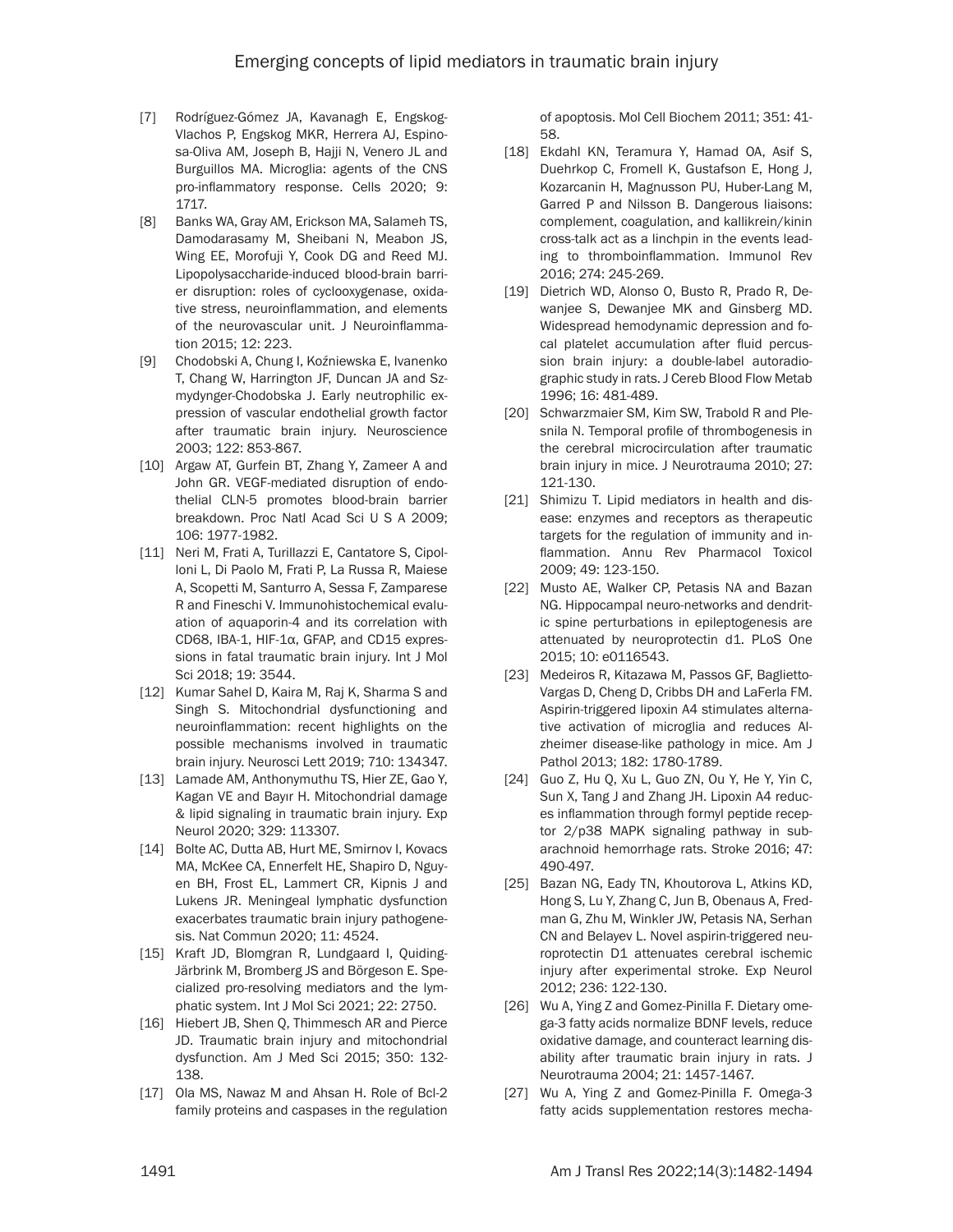nisms that maintain brain homeostasis in traumatic brain injury. J Neurotrauma 2007; 24: 1587-1595.

- [28] Mills JD, Hadley K and Bailes JE. Dietary supplementation with the omega-3 fatty acid docosahexaenoic acid in traumatic brain injury. Neurosurgery 2011; 68: 474-481; discussion 481.
- [29] Bailes JE and Mills JD. Docosahexaenoic acid reduces traumatic axonal injury in a rodent head injury model. J Neurotrauma 2010; 27: 1617-1624.
- [30] Mills JD, Bailes JE, Sedney CL, Hutchins H and Sears B. Omega-3 fatty acid supplementation and reduction of traumatic axonal injury in a rodent head injury model. J Neurosurg 2011; 114: 77-84.
- [31] Shin SS and Dixon CE. Oral fish oil restores striatal dopamine release after traumatic brain injury. Neurosci Lett 2011; 496: 168- 171.
- [32] Luo CL, Li QQ, Chen XP, Zhang XM, Li LL, Li BX, Zhao ZQ and Tao LY. Lipoxin A4 attenuates brain damage and downregulates the production of pro-inflammatory cytokines and phosphorylated mitogen-activated protein kinases in a mouse model of traumatic brain injury. Brain Res 2013; 1502: 1-10.
- [33] Chen X, Wu S, Chen C, Xie B, Fang Z, Hu W, Chen J, Fu H and He H. Omega-3 polyunsaturated fatty acid supplementation attenuates microglial-induced inflammation by inhibiting the HMGB1/TLR4/NF-κB pathway following experimental traumatic brain injury. J Neuroinflammation 2017; 14: 143.
- [34] Chen X, Chen C, Fan S, Wu S, Yang F, Fang Z, Fu H and Li Y. Omega-3 polyunsaturated fatty acid attenuates the inflammatory response by modulating microglia polarization through SIRT1 mediated deacetylation of the HMGB1/NF-κB pathway following experimental traumatic brain injury. J Neuroinflammation 2018; 15: 116.
- [35] Chen X, Pan Z, Fang Z, Lin W, Wu S, Yang F, Li Y, Fu H, Gao H and Li S. Omega-3 polyunsaturated fatty acid attenuates traumatic brain injury-induced neuronal apoptosis by inducing autophagy through the upregulation of SIRT1 mediated deacetylation of Beclin-1. J Neuroinflammation 2018; 15: 310.
- [36] Bisicchia E, Sasso V, Catanzaro G, Leuti A, Besharat ZM, Chiacchiarini M, Molinari M, Ferretti E, Viscomi MT and Chiurchiù V. Resolvin D1 halts remote neuroinflammation and improves functional recovery after focal brain damage via ALX/FPR2 receptor-regulated microRNAs. Mol Neurobiol 2018; 55: 6894- 6905.
- [37] Harrison JL, Rowe RK, Ellis TW, Yee NS, O'Hara BF, Adelson PD and Lifshitz J. Resolvins AT-D1 and E1 differentially impact functional out-

come, post-traumatic sleep, and microglial activation following diffuse brain injury in the mouse. Brain Behav Immun 2015; 47: 131- 140.

- [38] Berg RWV, Davidsson J, Lidin E, Angéria M, Risling M and Günther M. Brain tissue saving effects by single-dose intralesional administration of Neuroprotectin D1 on experimental focal penetrating brain injury in rats. J Clin Neurosci 2019; 64: 227-233.
- [39] Roberts L, Bailes J, Dedhia H, Zikos A, Singh A, McDowell D, Failinger C, Biundo R, Petrick J and Carpenter J. Surviving a mine explosion. J Am Coll Surg 2008; 207: 276-283.
- [40] Lewis M, Ghassemi P and Hibbeln J. Therapeutic use of omega-3 fatty acids in severe head trauma. Am J Emerg Med 2013; 31: 273, e275-278.
- [41] Bailes JE, Abusuwwa R, Arshad M, Chowdhry SA, Schleicher D, Hempeck N, Gandhi YN, Jaffa Z, Bokhari F, Karahalios D, Barkley J, Patel V and Sears B. Omega-3 fatty acid supplementation in severe brain trauma: case for a large multicenter trial. J Neurosurg 2020; [Epub ahead of print].
- [42] Bergold PJ. Treatment of traumatic brain injury with anti-inflammatory drugs. Exp Neurol 2016; 275: 367-380.
- [43] Bazán NG. Effects of ischemia and electroconvulsive shock on free fatty acid pool in the brain. Biochim Biophys Acta 1970; 218: 1-10.
- [44] Bazan NG and Rakowski H. Increased levels of brain free fatty acids after electroconvulsive shock. Life Sci 1970; 9: 501-507.
- [45] Aveldano MI and Bazán NG. Rapid production of diacylglycerols enriched in arachidonate and stearate during early brain ischemia. J Neurochem 1975; 25: 919-920.
- [46] Pilitsis JG, Coplin WM, O'Regan MH, Wellwood JM, Diaz FG, Fairfax MR, Michael DB and Phillis JW. Free fatty acids in cerebrospinal fluids from patients with traumatic brain injury. Neurosci Lett 2003; 349: 136-138.
- [47] Abdullah L, Evans JE, Ferguson S, Mouzon B, Montague H, Reed J, Crynen G, Emmerich T, Crocker M, Pelot R, Mullan M and Crawford F. Lipidomic analyses identify injury-specific phospholipid changes 3 mo after traumatic brain injury. FASEB J 2014; 28: 5311-5321.
- [48] Emmerich T, Abdullah L, Crynen G, Dretsch M, Evans J, Ait-Ghezala G, Reed J, Montague H, Chaytow H, Mathura V, Martin J, Pelot R, Ferguson S, Bishop A, Phillips J, Mullan M and Crawford F. Plasma lipidomic profiling in a military population of mild traumatic brain injury and post-traumatic stress disorder with apolipoprotein E ε4-dependent effect. J Neurotrauma 2016; 33: 1331-1348.
- [49] Emmerich T, Zakirova Z, Klimas N, Sullivan K, Shetty AK, Evans JE, Ait-Ghezala G, Laco GS, Hattiangady B, Shetty GA, Mullan M, Crynen G,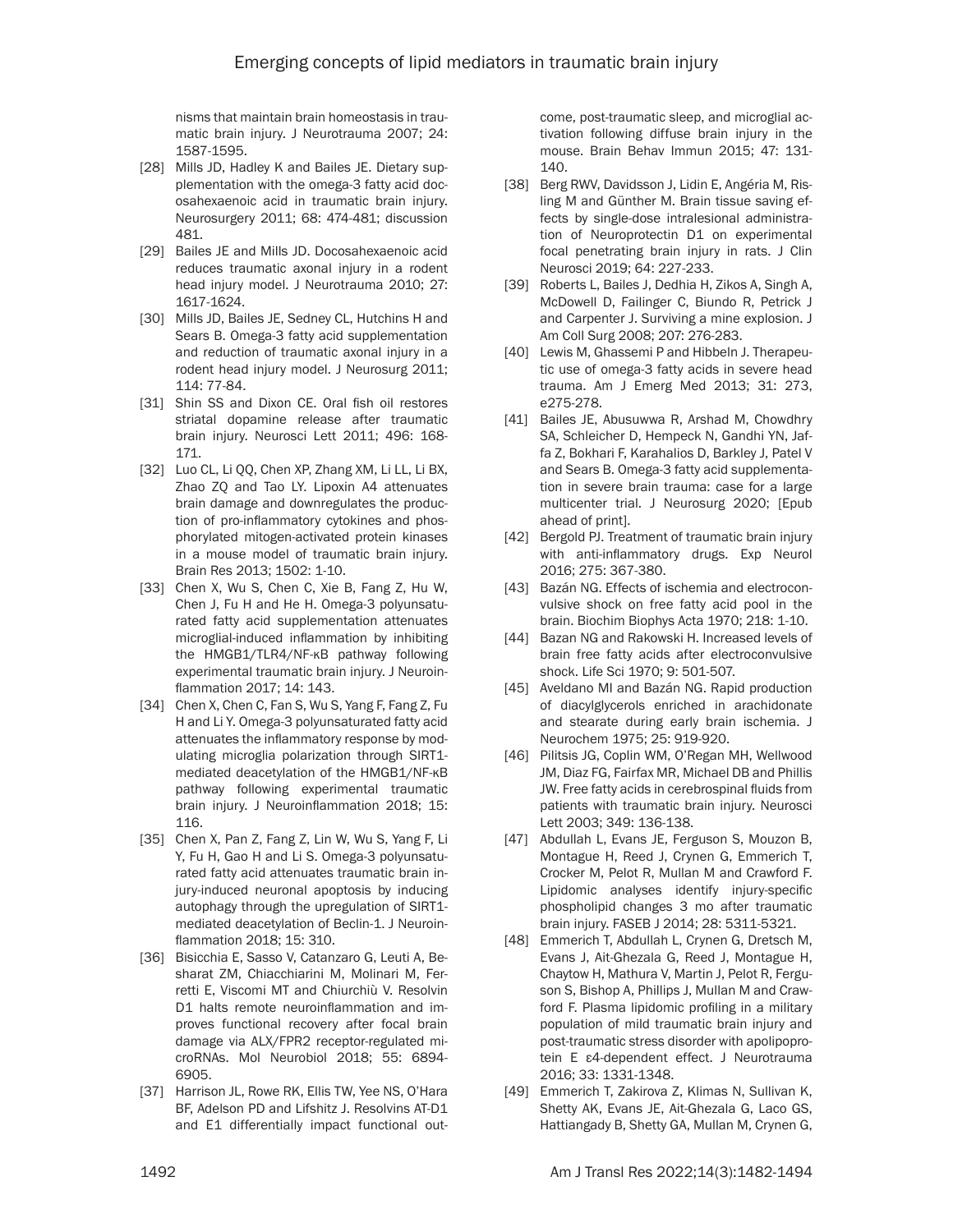Abdullah L and Crawford F. Phospholipid profiling of plasma from GW veterans and rodent models to identify potential biomarkers of Gulf War Illness. PLoS One 2017; 12: e0176634.

- [50] Sowers JL, Wu P, Zhang K, DeWitt DS and Prough DS. Proteomic changes in traumatic brain injury: experimental approaches. Curr Opin Neurol 2018; 31: 709-717.
- [51] Dadas A, Washington J, Diaz-Arrastia R and Janigro D. Biomarkers in traumatic brain injury (TBI): a review. Neuropsychiatr Dis Treat 2018; 14: 2989-3000.
- [52] Hogan SR, Phan JH, Alvarado-Velez M, Wang MD, Bellamkonda RV, Fernández FM and La-Placa MC. Discovery of lipidome alterations following traumatic brain injury via high-resolution metabolomics. J Proteome Res 2018; 17: 2131-2143.
- [53] English JT, Norris PC, Hodges RR, Dartt DA and Serhan CN. Identification and profiling of specialized pro-resolving mediators in human tears by lipid mediator metabolomics. Prostaglandins Leukot Essent Fatty Acids 2017; 117: 17-27.
- [54] Poblete RA, Arenas M, Sanossian N, Freeman WD and Louie SG. The role of bioactive lipids in attenuating the neuroinflammatory cascade in traumatic brain injury. Ann Clin Transl Neurol 2020; 7: 2524-2534.
- [55] Wu Y, Pang J, Peng J, Cao F, Vitek MP, Li F, Jiang Y and Sun X. An apoE-derived mimic peptide, COG1410, alleviates early brain injury via reducing apoptosis and neuroinflammation in a mouse model of subarachnoid hemorrhage. Neurosci Lett 2016; 627: 92-99.
- [56] Dong T, Dave P, Yoo E, Ebright B, Ahluwalia K, Zhou E, Asante I, Salimova M, Pei H, Lin T, Mead A, Li Z, Humayun M, Petasis NA, Epstein AL and Louie SG. NAP1051, a lipoxin A4 biomimetic analogue, demonstrates antitumor activity against the tumor microenvironment. Mol Cancer Ther 2021; 20: 2384-2397.
- [57] Kooij G, Troletti CD, Leuti A, Norris PC, Riley I, Albanese M, Ruggieri S, Libreros S, van der Pol SMA, van Het Hof B, Schell Y, Guerrera G, Buttari F, Mercuri NB, Centonze D, Gasperini C, Battistini L, de Vries HE, Serhan CN and Chiurchiù V. Specialized pro-resolving lipid mediators are differentially altered in peripheral blood of patients with multiple sclerosis and attenuate monocyte and blood-brain barrier dysfunction. Haematologica 2020; 105: 2056- 2070.
- [58] Fredman G, Hellmann J, Proto JD, Kuriakose G, Colas RA, Dorweiler B, Connolly ES, Solomon R, Jones DM, Heyer EJ, Spite M and Tabas I. An imbalance between specialized pro-resolving lipid mediators and pro-inflammatory leukotrienes promotes instability of atherosclerotic plaques. Nat Commun 2016; 7: 12859.
- [59] Lukiw WJ, Cui JG, Marcheselli VL, Bodker M, Botkjaer A, Gotlinger K, Serhan CN and Bazan NG. A role for docosahexaenoic acid-derived neuroprotectin D1 in neural cell survival and Alzheimer disease. J Clin Invest 2005; 115: 2774-2783.
- [60] Wang X, Zhu M, Hjorth E, Cortés-Toro V, Eyjolfsdottir H, Graff C, Nennesmo I, Palmblad J, Eriksdotter M, Sambamurti K, Fitzgerald JM, Serhan CN, Granholm AC and Schultzberg M. Resolution of inflammation is altered in Alzheimer's disease. Alzheimers Dement 2015; 11: 40-50, e41-42.
- [61] Serhan CN. Pro-resolving lipid mediators are leads for resolution physiology. Nature 2014; 510: 92-101.
- [62] Dean DD, Frank JA and Turtzo LC. Controlled cortical impact in the rat. Curr Protoc Neurosci 2017; 81: 9.62.1-9.62.12.
- [63] Ma X, Aravind A, Pfister BJ, Chandra N and Haorah J. Animal models of traumatic brain injury and assessment of injury severity. Mol Neurobiol 2019; 56: 5332-5345.
- [64] Beaumont A, Marmarou A, Hayasaki K, Barzo P, Fatouros P, Corwin F, Marmarou C and Dunbar J. The permissive nature of blood brain barrier (BBB) opening in edema formation following traumatic brain injury. Acta Neurochir Suppl 2000; 76: 125-129.
- [65] Carre E, Ogier M, Boret H, Montcriol A, Bourdon L and Jean-Jacques R. Metabolic crisis in severely head-injured patients: is ischemia just the tip of the iceberg? Front Neurol 2013; 4: 146.
- [66] Zhao Q, Wu J, Hua Q, Lin Z, Ye L, Zhang W, Wu G, Du J, Xia J, Chu M and Hu X. Resolvin D1 mitigates energy metabolism disorder after ischemia-reperfusion of the rat lung. J Transl Med 2016; 14: 81.
- [67] Vargas R, Riquelme B, Fernández J, Álvarez D, Pérez IF, Cornejo P, Fernández V and Videla LA. Docosahexaenoic acid-thyroid hormone combined protocol as a novel approach to metabolic stress disorders: relation to mitochondrial adaptation via liver PGC-1α and sirtuin1 activation. Biofactors 2019; 45: 271-278.
- [68] Zheng F, Zhou YT, Li PF, Hu E, Li T, Tang T, Luo JK, Zhang W, Ding CS and Wang Y. Metabolomics analysis of hippocampus and cortex in a rat model of traumatic brain injury in the subacute phase. Front Neurosci 2020; 14: 876.
- [69] Timofeev I, Carpenter KL, Nortje J, Al-Rawi PG, O'Connell MT, Czosnyka M, Smielewski P, Pickard JD, Menon DK, Kirkpatrick PJ, Gupta AK and Hutchinson PJ. Cerebral extracellular chemistry and outcome following traumatic brain injury: a microdialysis study of 223 patients. Brain 2011; 134: 484-494.
- [70] Mendes Arent A, de Souza LF, Walz R and Dafre AL. Perspectives on molecular biomark-